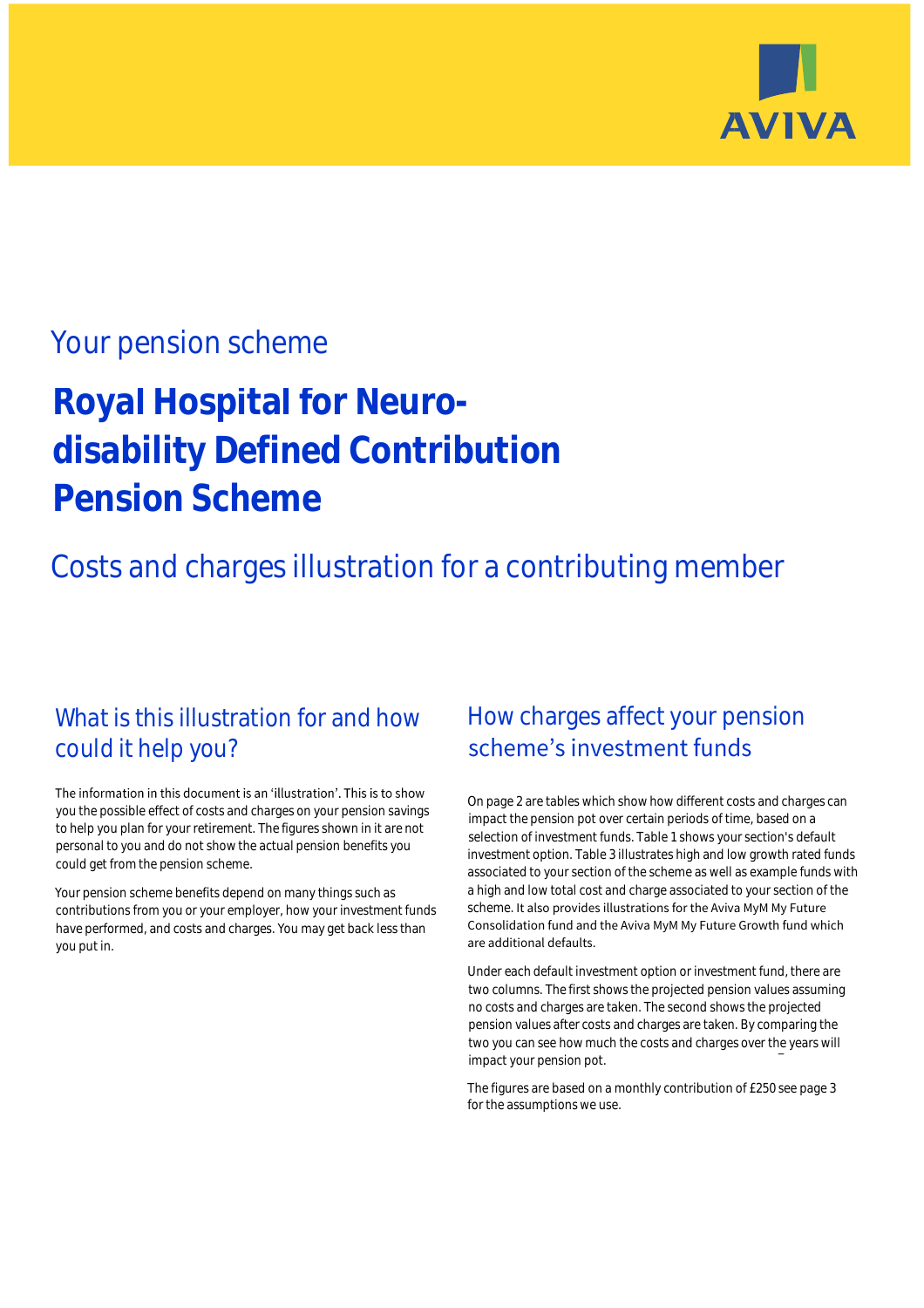**Table 1**

| <b>Illustration of effect of costs and charges on the Default Investment Option in</b> |
|----------------------------------------------------------------------------------------|
| <b>Royal Hospital for Neuro-disability Defined Contribution Pension Scheme</b>         |

|                | <b>My Future</b>                       |                                    |  |  |  |  |
|----------------|----------------------------------------|------------------------------------|--|--|--|--|
|                | Assumed growth rate 3.2% (p.a.)        |                                    |  |  |  |  |
|                | Assumed costs and charges 0.39% (p.a.) |                                    |  |  |  |  |
| At end of year | Projected value assuming no            | <b>Projected value after costs</b> |  |  |  |  |
|                | costs and charges are taken            | and charges are taken              |  |  |  |  |
| $\mathbf{1}$   | £2,980                                 | £2,980                             |  |  |  |  |
| $\overline{2}$ | £6,000                                 | £5,970                             |  |  |  |  |
| 3              | £9,050                                 | £8,990                             |  |  |  |  |
| 4              | £12,100                                | £12,000                            |  |  |  |  |
| 5              | £15,200                                | £15,100                            |  |  |  |  |
| 10             | £31,300                                | £30,700                            |  |  |  |  |
| 15             | £48,300                                | £46,800                            |  |  |  |  |
| 20             | £66,200                                | £63,500                            |  |  |  |  |
| 25             | £85,000                                | £80,700                            |  |  |  |  |
| 30             | £105,000                               | £98,500                            |  |  |  |  |
| 35             | £126,000                               | £117,000                           |  |  |  |  |
| 40             | £147,000                               | £135,000                           |  |  |  |  |
| 45             | £165,000<br>£150,000                   |                                    |  |  |  |  |
| 50             | £181,000<br>£163,000                   |                                    |  |  |  |  |

#### **Table 2**

| List of Funds included in the Default Investment Option |                       |                    |
|---------------------------------------------------------|-----------------------|--------------------|
| <b>Fund name</b>                                        | <b>Total Cost and</b> | <b>Growth Rate</b> |
|                                                         | Charge (p.a.)         | (p.a.)             |
| Av MyM My Future Growth                                 | 0.41%                 | 3.60%              |
| Av MyM My Future Consolidation                          | 0.36%                 | 2.40%              |
|                                                         |                       |                    |
|                                                         |                       |                    |
|                                                         |                       |                    |
|                                                         |                       |                    |
|                                                         |                       |                    |
|                                                         |                       |                    |
|                                                         |                       |                    |
|                                                         |                       |                    |

**Aviva Life & Pensions UK Limited.**

Registered in England No. 3253947. Registered office: Aviva, Wellington Row, York, YO90 1WR. Authorised by the Prudential Regulation Authority and regulated by the Financial Conduct Authority and the Prudential Regulation Authority. Firm Reference Number 185896. **aviva.co.uk** TEMP GFI NG071309 09/2018